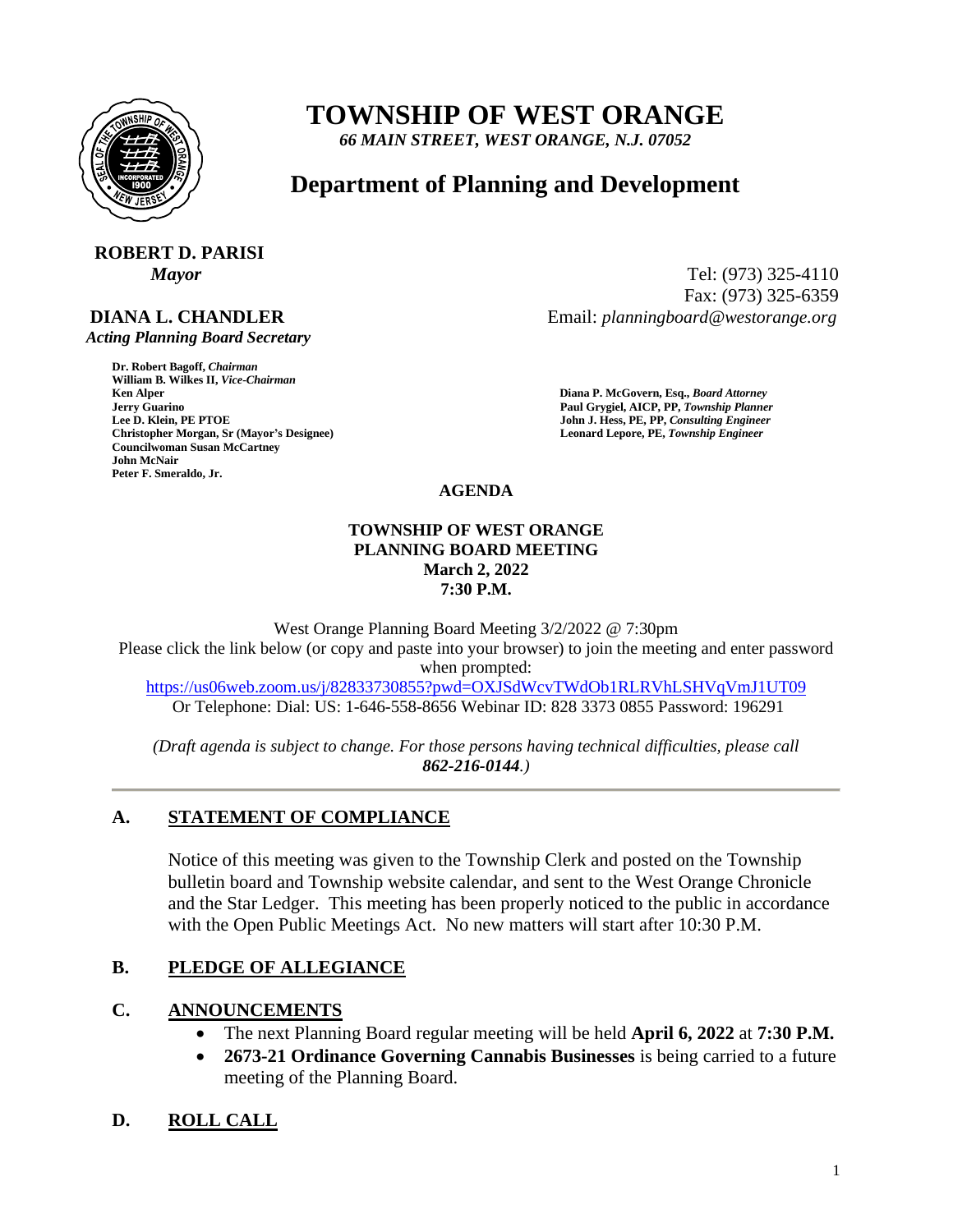## **E. MINUTES & RESOLUTION**

[Special Meeting Minutes February 9, 2022](https://www.westorange.org/DocumentCenter/View/9289/2-9-2022-WO-PB-Minutes-Final) [Meeting Minutes February 2, 2022](https://www.westorange.org/DocumentCenter/View/9288/2-2-2022-WO-PB-Minutes-Final)

#### **F. SWEARING IN**

• The Township Professionals sworn in.

• Appointment of Mr. Sal A. Jensen as Alternate #1 to the Planning Board.

#### **G. APPLICATIONS/ORDINANCE REVIEW**

• **PB 21-10 Altera 769 LLC 769 Northfield Avenue Block: 166.15; Lot: 9 ; Zone: OB-1** Seeking site plan approval with variance relief and improvements to the property. [https://drive.google.com/file/d/1g5f6H5Rha7Ugc8F7Gg9xynb9PpmwP7](https://drive.google.com/file/d/1g5f6H5Rha7Ugc8F7Gg9xynb9PpmwP7-y/view?usp=sharing) [y/view?usp=sharing](https://drive.google.com/file/d/1g5f6H5Rha7Ugc8F7Gg9xynb9PpmwP7-y/view?usp=sharing) [Application](https://www.westorange.org/DocumentCenter/View/8701/Altera-769-LLC---Application) [Architectural Plans](https://www.westorange.org/DocumentCenter/View/8702/Altera-769-LLC---Architectural-Plans-Rotwein-Blake) [Boundary Location and Topographic Survey](https://www.westorange.org/DocumentCenter/View/8703/Altera-769-LLC---Boundary-Location-and-Topographic-Survey) [Completed Checklist](https://www.westorange.org/DocumentCenter/View/8704/Altera-769-LLC---Completed-Checklist) [Corporate Disclosure Information](https://www.westorange.org/DocumentCenter/View/8705/Altera-769-LLC---Corporate-Disclosure-Information) Traffic Impact [and Parking Assessment](https://www.westorange.org/DocumentCenter/View/8706/Altera-769-LLC---Dynamic-071921-Traffic-Impact-and-Parking-Assessment) [Property Owners List](https://www.westorange.org/DocumentCenter/View/8707/Altera-769-LLC---Property-Owners-List---062321) [Verification of Taxes & Sewer Charges](https://www.westorange.org/DocumentCenter/View/8708/Altera-769-LLC---Verification-of-Taxes--Sewer-Charges-061621) [Stormwater Management Summary Report](https://www.westorange.org/DocumentCenter/View/8709/Altera769-LLC---Dynamic-August-2021-Stormwater-Management-Summary-Repor_) [Tree Removal Application with Exhibits](https://www.westorange.org/DocumentCenter/View/8710/Altera769-LLC---Tree-Removal-Application-with-Exhibits-and-Tree-Removal_)

[Completed Sustainability Checklist](https://www.westorange.org/DocumentCenter/View/8711/Completed-Sustainability-Checklist)

[Filing Letter](https://www.westorange.org/DocumentCenter/View/8712/Filing-Letter-081321)

[Planning Director Memo](https://www.westorange.org/DocumentCenter/View/8714/Plg-Dir-Memo---PB-21-10---Altera-769)

[Executed Application with Attachment](https://www.westorange.org/DocumentCenter/View/8751/Altera-769---Executed-Application-with-Attachment)

CME – [Engineering Review #1 \(9/22/2021\)](https://www.westorange.org/DocumentCenter/View/8797/21-09-22-Review-1)

[Report of Geotechnical Investigation](https://www.westorange.org/DocumentCenter/View/8811/Report-of-Geotechnical-Investigation-092321)

[Solid Waste Management Plan](https://www.westorange.org/DocumentCenter/View/8812/Solid-Waste-Management-Plan-092321)

[Updated Traffic Impact & Parking Assessment 9/22/2021](https://www.westorange.org/DocumentCenter/View/8813/Updated-Traffic-Impact-and-Parking-Assessment-092221)

[Updated Traffic Impact & Parking Assessment 1/28/2022](https://www.westorange.org/DocumentCenter/View/9247/2022-01-28-Traffic-and-Parking-Assessment)

[Completed Check List Major Site Plan Submission](https://www.westorange.org/DocumentCenter/View/9248/Altera-769-LLC---Completed-Checklist-Major-Site-Plan-Submission)

[Civil Major Site Plans Submission Set](https://www.westorange.org/DocumentCenter/View/9249/Altera-West-Orange-Civil-Major-Site-Plans-Submission-Set)

[Dynamic Engineering Response Letter 1/26/2022 Submission](https://www.westorange.org/DocumentCenter/View/9250/Dynamic-Engineering-Response-Letter-2022-01-26-Submission)

Executed Application [with Attachment Submission Set](https://www.westorange.org/DocumentCenter/View/9251/Executed-Application-with-Attachment-Submission-Set)

[Executed Tree Removal Application with Attachments included Tree Report](https://www.westorange.org/DocumentCenter/View/9252/Executed-Tree-Removal-Application-with-Attachments-including-Tree-Report)

[Filing Letter](https://www.westorange.org/DocumentCenter/View/9253/Filing-Letter-Altera-769-012722)

[OM Manual Phase 1 January 2022 Submission](https://www.westorange.org/DocumentCenter/View/9254/OM-Manual---Phase-I-January-2022-Submission)

[OM Manual Phase II January 2022 Submission](https://www.westorange.org/DocumentCenter/View/9255/OM-Manual---Phase-II-January-2022-Submission)

[Stormwater Management Report with Appendix January 2022 Submission](https://www.westorange.org/DocumentCenter/View/9256/Stormwater-Management-Report-with-Appendix-January-2022-Submission)

Sustainability Checklist- [Major Site Plan Submission](https://www.westorange.org/DocumentCenter/View/9257/Sustainability-Checklist---Major-Site-Plan-Submission)

Verification of [Taxes and Sewer Charges Paid](https://www.westorange.org/DocumentCenter/View/9258/Verification-of-Taxes--Sewer-Charges-Paid-Submission)

[SPRAB report From Town Planner dated 2-8-2022](https://www.westorange.org/DocumentCenter/View/9270/SPRAB-report-PB-21-10---Altera-769)

[CME Review #2 \(Dated 2-9-2022\)](https://www.westorange.org/DocumentCenter/View/9278/22-02-09-Review-2)

[Electric Vehicle Parking Exhibit Dated 2/17/2022](https://www.westorange.org/DocumentCenter/View/9299/ELECTRIC-VEHICLE-PARKING-EXHIBIT-Dated-2-17-2022)